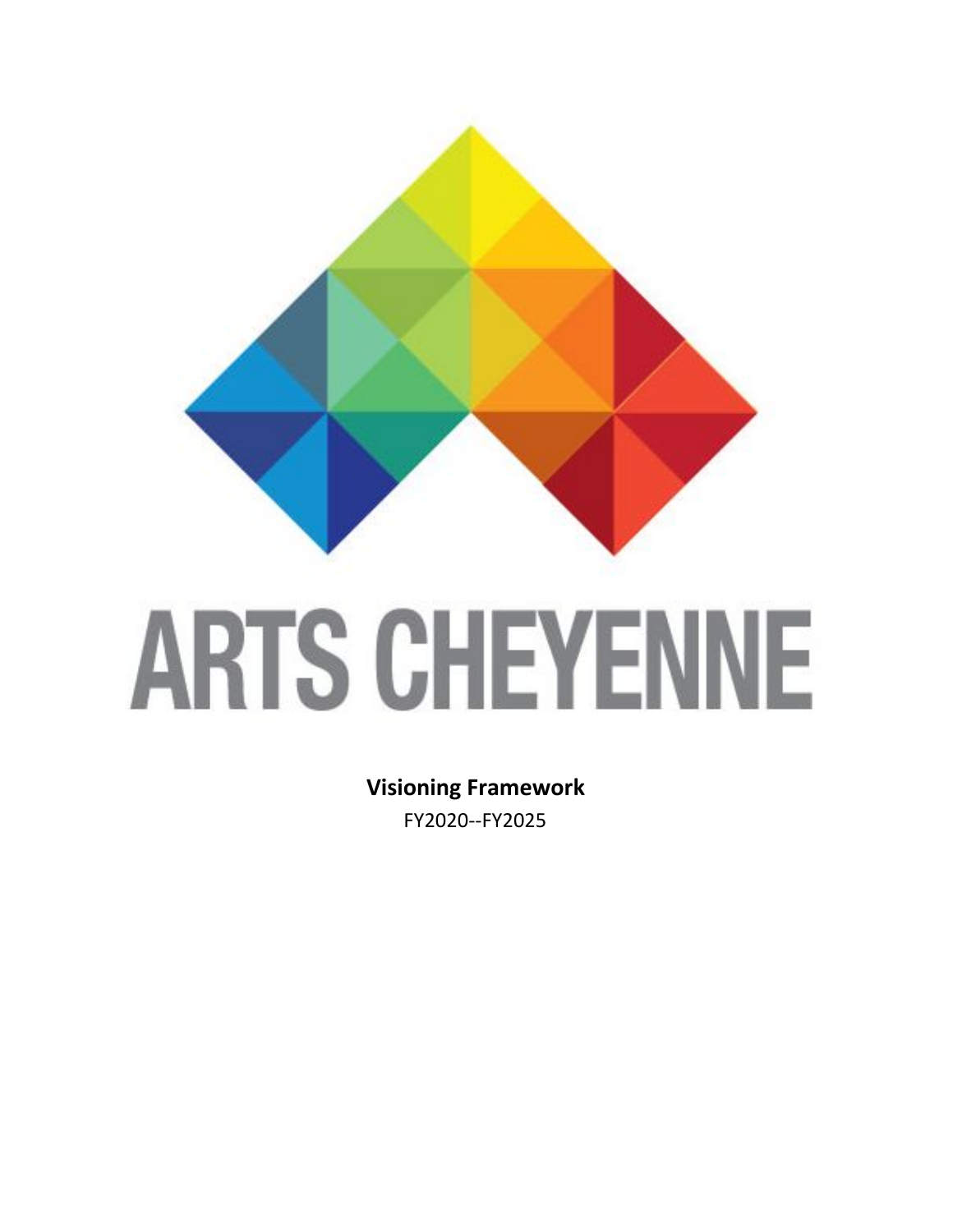# **INTRODUCTION**

Going 10 years strong, Arts Cheyenne acts as *the* organization to offer advocacy, support, and programming for arts and culture organizations and activities in the City of Cheyenne. Arts Cheyenne's mission is to "Lead advocacy for the arts, arts education, and culture in our community" and to "provide community programming that elevates cultural experiences in Laramie County."

To further define the programs that Arts Cheyenne implements, as well as to understand the steps needed to strengthen budget, staff, and advocacy for the future, the board followed the SOAR (Strengths, Opportunities, Aspirations, and Results) method of strategic planning. This allowed the board to dig into positive programming and further opportunities to develop a strong future moving forward. The following narrative offers historical context, insight, and discussion, as well as a one-year work plan and five-year strategic plan. In the Spring of 2019, The Arts Cheyenne Board of Directors sat out to prioritize objectives to provide strength and support for the organization in the next Fiscal Year and over the subsequent five.

Commonly used words and phrases during the planning process:



### **OPERATIONS**

For six years, Arts Cheyenne has staffed a 75% Executive Director position, contracting through Bevara Services with Bill Lindstrom. This position performs all administrative, operations, events and programming roles currently required to effectively run the organization. Additionally, through Bevara Services, Bill also contracts with a local freelance graphic designer for all marketing and print material, as well as a social media specialist for social media programming. Bevara also supplies bookkeeping, phone and copy services, and other necessary office equipment.

There are several factors that will affect the staffing and overall operations of the organization in the future and the current Executive Director is at capacity to continue to fill all the necessary roles and duties that he has been able to thus

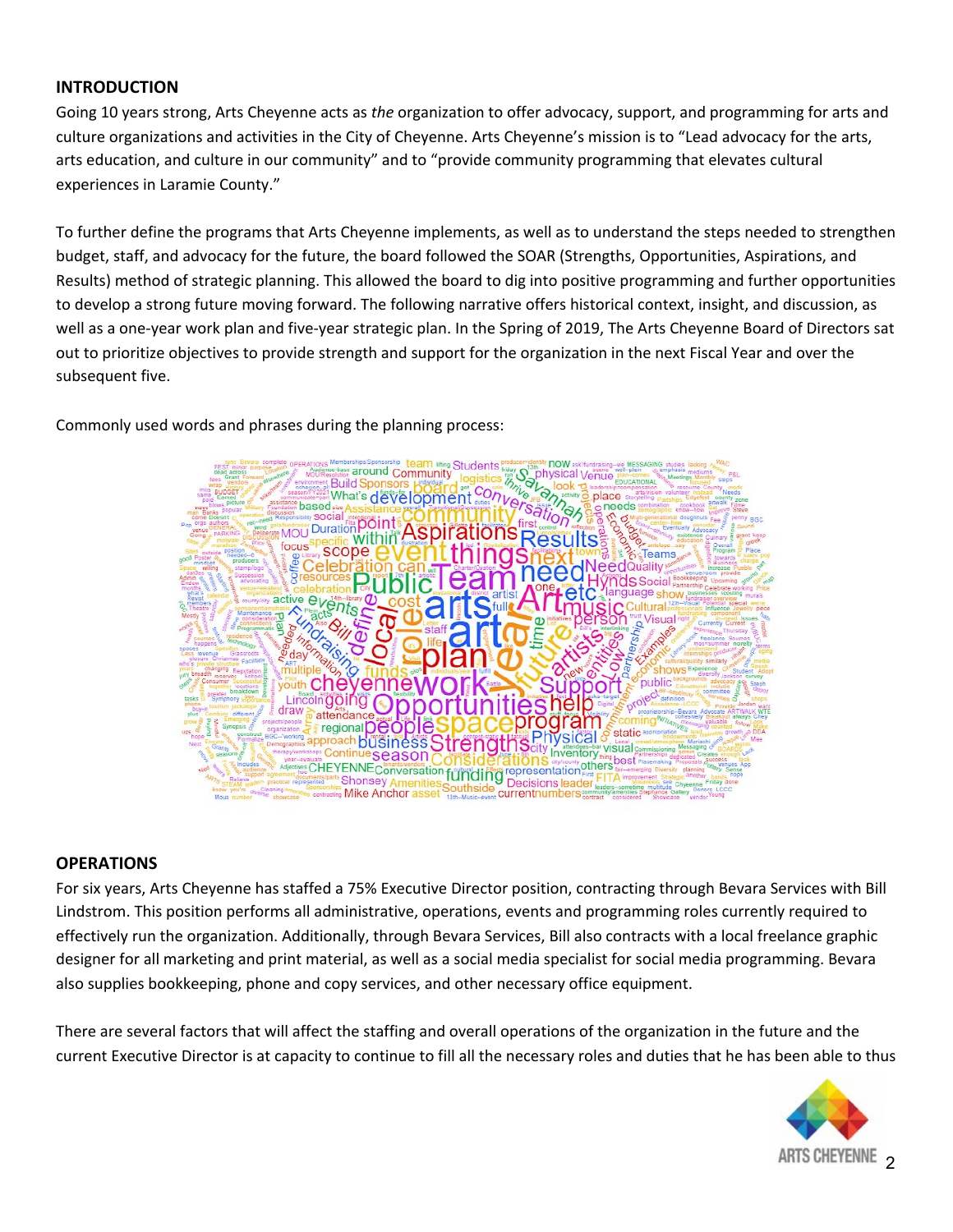far. There will be a need within a year to hire a part-time staff person to perform administrative and organizational duties. Within the next five to seven years, Bill will be retiring, and Arts Cheyenne will need to be prepared with succession planning to effectively bring on another Executive Director. Ideally at that time, the Executive Director position would be at full time capacity and there would be an administrative staff person as well as a third person fulfilling any combination of events management, programming, and special projects for the organization.

Currently, Arts Cheyenne operates from a P.O. Box and Bill uses his home office. It is apparent that within the next year, the Arts Cheyenne board desires a physical office presence in order to continue to mature and provide the level of professional services that will be required. There are opportunities for partnership with other local arts and cultural organizations that indicate a shared office space and potential staff. This will be explored as a viable option to move forward in hosting a physical Arts Cheyenne presence in the community.

# **BUDGET**

Arts Cheyenne has an annual operating budget of roughly \$77,000.00. These funds are used to provide all programming, advocacy, education, and operational services currently underway by the organization.





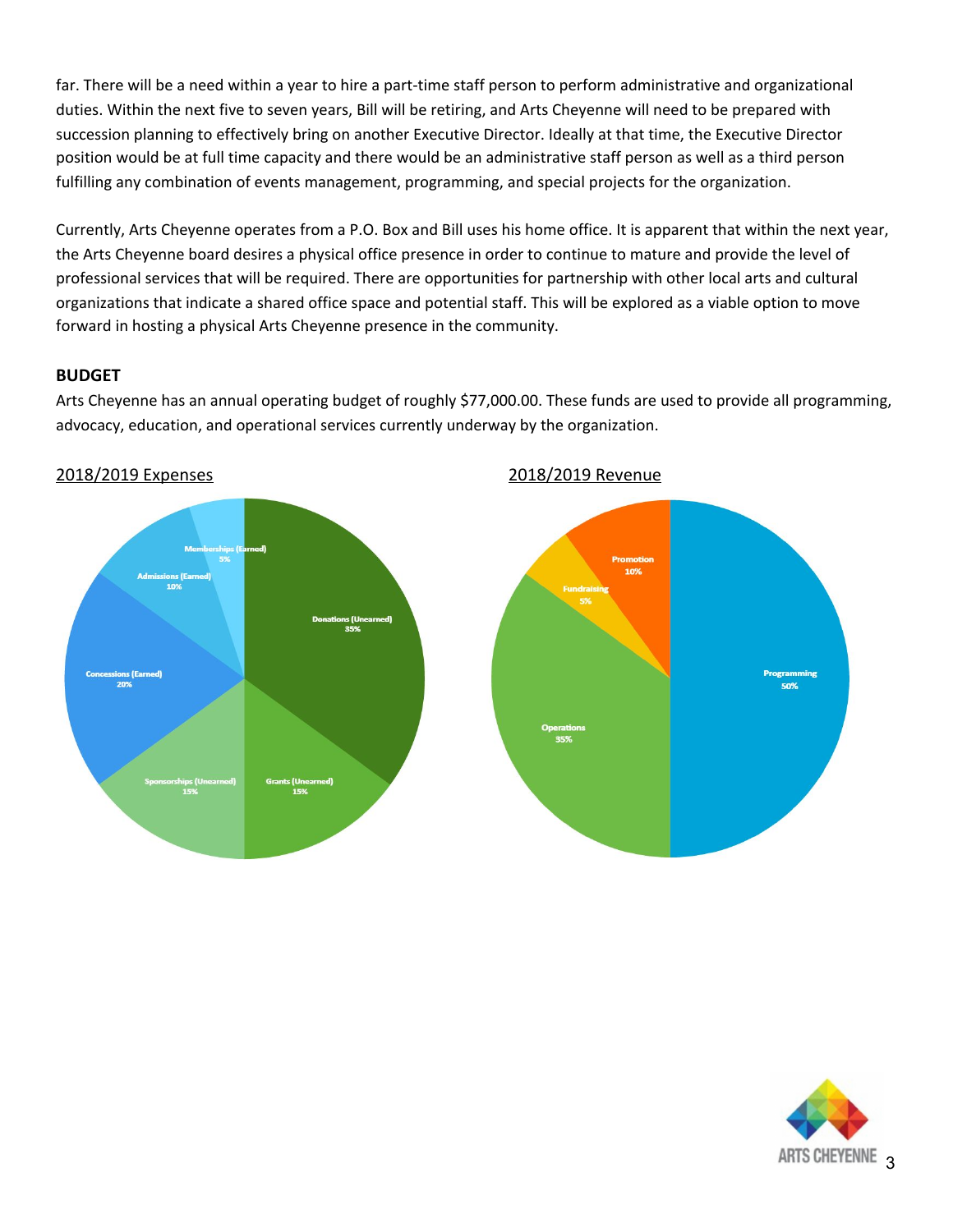Current and past fund development tactics include:

- An annual appeal
- General event revenue
- Individual donors (including the generous continued support of a local individual on a large scale)
- Grant sources (including the Wyoming Arts Council; the Cultural Trust Fund; Our Town Grants; Charter/Ovation; and the Wyoming Community Foundation)
- Sponsorships through targeted events and programs

Arts Cheyenne is in a state of transition as a new partnership with the City of Cheyenne takes form, including the potential for annual municipal monetary support. For FY2020, it is anticipated that Arts Cheyenne will receive \$40,000.00 towards public art operations and implementation.

Looking to the future in consideration of staffing, office space, and continued advocacy and programming, Arts Cheyenne will need to diversify and stabilize continued funding sources. A variety of opportunities were discussed to begin this process:

- Membership/Sponsorship program
- Endowments to enhance reserves
- Arts as local economic development drivers:
	- Amenities and tourism
	- Assistance with local sales tax revenue increase
	- Forward Greater Cheyenne partnership
	- Education and conversation with local leaders to enhance arts knowledge base
	- Endow report focus on recreation, with arts added
	- 7th penny economic development funds
- Laramie County Economic Development Joint Powers Board fund requests towards specific projects
- County monetary support
- Reserve a percent of programmatic and sponsorship funds to go towards operations

It is recommended that the board form a specific team to launch a deliberate fund development campaign through the next three to five years.

# **MESSAGE AND BRAND**

Traditionally Arts Cheyenne has toggled between acting as an advocate for the arts and arts organizations, as well as a producer of arts related activities. This creates an identity split between advocacy for and production of arts experiences. Discussion from the board indicated continuing to act in both roles for the time being, but to ensure that sight is not lost as to why advocacy and programming are performed together. In this manner, the organization acts as a facilitator, interlinking the programs and resources available to those who are in need or who can utilize them.

Moving forward, there will be a gradual shift towards furthering arts advocacy in the community. The board also looked at what the 'product' and audience are for the organization as they move forward. It is understood that within the partnership with the City, Arts Cheyenne becomes the City's public arts entity, providing a vast number of resources to

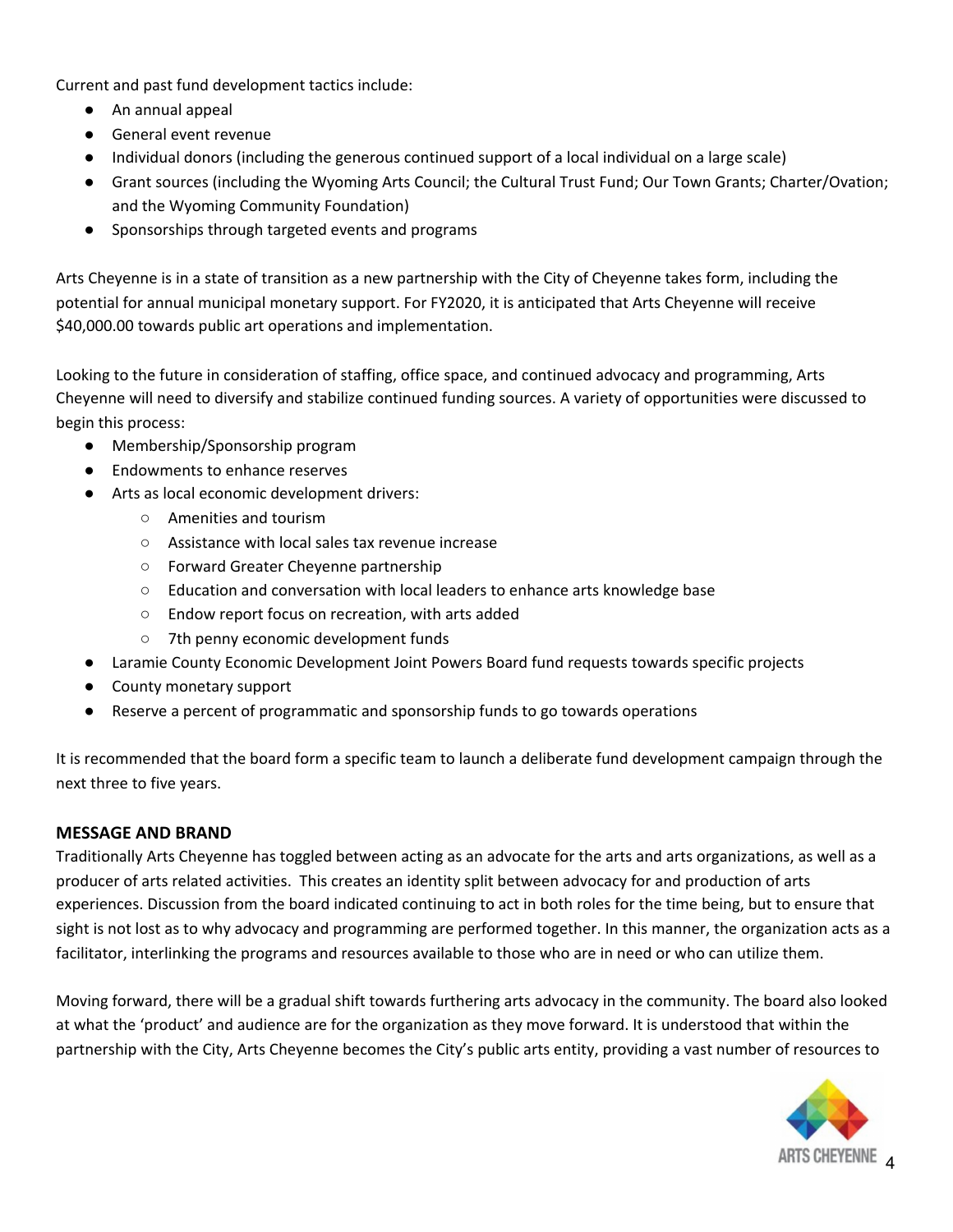fulfill that duty. Additionally, a partnership with the city and oversight of public arts will carry the board further into economic and community development through both product and thought process.

Storytelling for the organization becomes incredibly important at this juncture to better ensure the public's education and knowledge of Arts Cheyenne's existence. Capturing both board member and community member stories about their involvement with the arts will help to strengthen messaging, funding, and advocacy campaigns. It is recommended that the board create a Messaging/Storytelling Team to increase public knowledge of the organization and the services it generates.

Finally, one of the most substantial statements to come from the messaging discussion becomes almost a new mission statement for the organization: *"Investing in the Community Through the Arts."* This statement provides a framework for all programming, advocacy, fund development and community development that the organization takes on.

# **PROGRAMMING**

Arts Cheyenne offers diverse programming to bring low cost arts activities and events to the community. Many of these programs have been in effect for several years and a few have been revamped already in that time.

# Public Art Oversight

This is the newest program in partnership with the City of Cheyenne. In late 2018, Arts Cheyenne and Cheyenne City government created a formal partnership for the development and management of community public art. This is formalized through a Memorandum of Understanding and is defined by Municipal Code Title 12, Chapter 12.24. A comprehensive Public Art Plan has been created by Arts Cheyenne to oversee public art in the community. That document will act as a sister document to this strategic plan for guidance and direction over the next five years.

The board identified the need for team-oversight as Arts Cheyenne begins to work on the tactics laid out in the Public Art Plan, which is an effort to alleviate stress placed on Bill. This team would be comprised of board and community members, with as-needed assistance from Laramie County Community College (LCCC), the Boys and Girls Club of Cheyenne, Array Design School, and other appropriate student associated resources. There will also be a community educational arts component to administering public art, and this will be a part of the long-term strategic plan goals.

### Fridays in the Asher

Fridays in the Asher (FITA) began eight years ago in the Hynds building through the non-profit "LightsOn!" At that time the event's purpose was to bring new music to Cheyenne while providing funding for arts activities and lighting in the Hynds building. After three years of operation, Mike Morris took over event programming, management, and operations, creating a successful music series during the inactive late winter months.

Four years ago, the event transitioned to the Asher building as the Hynds was set for redevelopment. Mike continued to grow and operate the event through volunteers, sponsorships, donations, and ticket sales. In 2016, Mike joined the Arts Cheyenne board and FITA was brought into the organization's fold to better oversee event finances. Since the event became a part of Arts Cheyenne it has easily become the most successful program that Arts Cheyenne offers. It has a

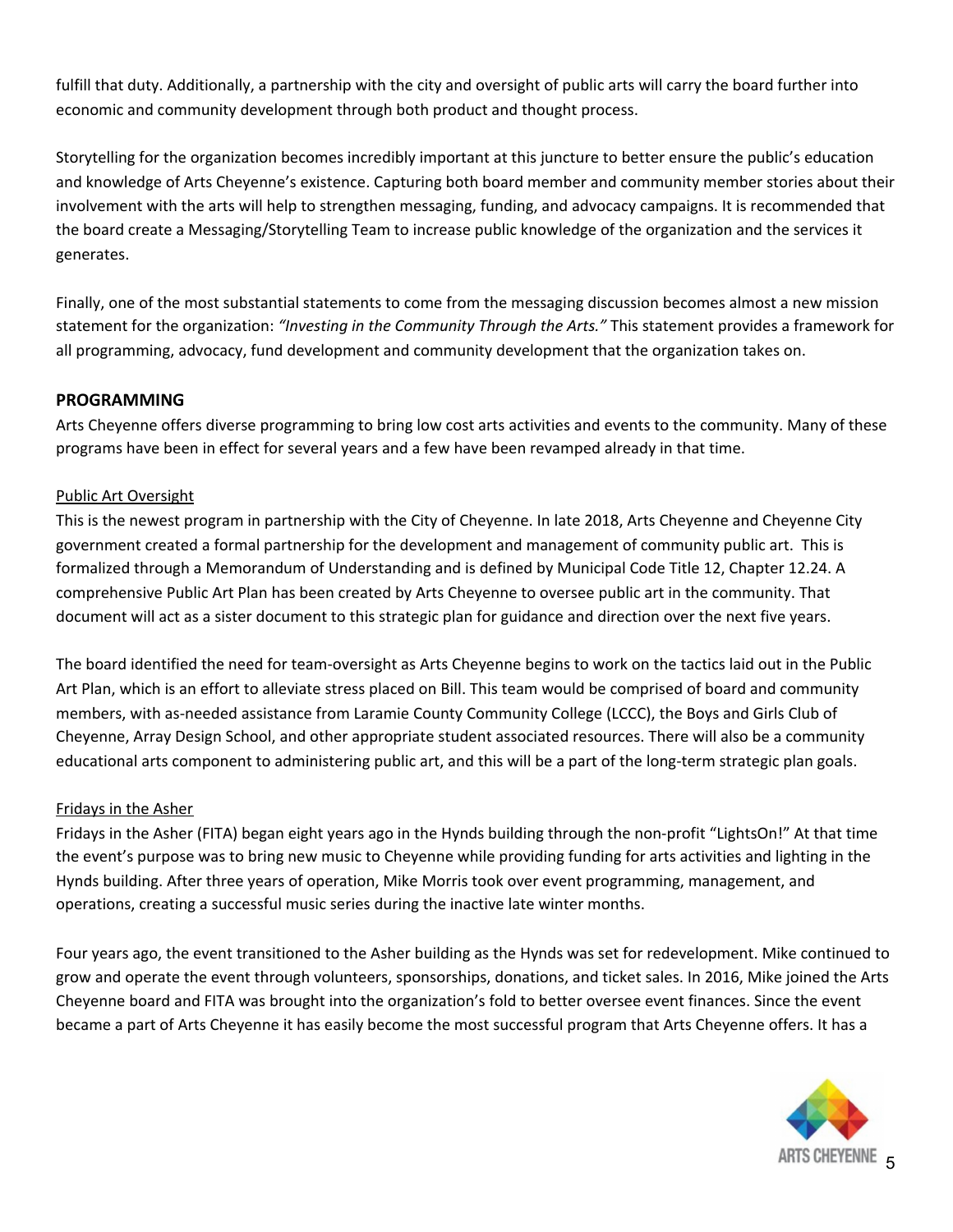positive reputation that brings a multi-generational crowd who come for unique local, regional, and national music acts, and has maintained a grassroots feeling. The event is low cost and completely volunteer run.

Currently, FITA will need adjustments in order to ensure a positive future. Attendance numbers remain good, but demographics are beginning to age out. This is due to many of the original supporters starting families and undergoing career changes, and FITA has yet to attract a younger audience base. Sound and location logistics are the constant challenges and weakest links to the event. There are opportunities to move the event to a potential new venue, but this is not finalized as an option yet.

The event runs for eight weeks during the March, April and May months, but Mike has noticed event-goer fatigue in this duration of time. There is a need to consider the length of time and number of shows in the future. Finally, volunteer support has begun to wane, and Mike and Bill act as the main drivers of all event operations. This is not sustainable, and compensation, clean-up help, and succession planning will need to take place.

# Cheyenne Artwalk

Cheyenne Artwalk is an eight-year running event, featuring monthly visual and performing artists in a variety of public and private locations. This event is supported by Arts Cheyenne through marketing, communications, and meeting facilitation. It is the responsibility of each participating location to offer effective programming. However, the event has peaked in the past few years, and all involved have been looking for a way to revamp the event as it has become quite static.

For 2019, board member Steve Knox has introduced pop-up venues to the monthly routine, showcasing a variety of new and different artists as well as a music or art-making interaction. He is also working with the other venues to provide more exciting content. There is an opportunity to change the length of time that the event runs for, focusing on six months during the summer, and one month around Christmas time.

# 'Celebration of the Arts' (formerly, Cheyenne Arts Festival)

In the spring of 2018, Arts Cheyenne decided to place a hold on hosting the fall 2018 Cheyenne Arts Festival. The event would have been in its sixth year but was beginning to become stale and was financially unsuccessful. The organization called for a one-year hiatus in order to revamp the event.

The 2019 newly termed "Celebration of the Arts" will feature three days of multi-disciplined art programming in mid-September. This will remain a low-cost event, with fewer logistical challenges and an emphasis on community-wide arts activities. There is also potential to make this event an annual gala or fundraiser in the future.

As the event moves forward, it will build from momentum through Public Arts programming, and will work to promote arts activities that will happen year-round. Many of the tested pop-up concepts from Cheyenne Artwalk will act as suitable programming for the 2019 Celebration of the Arts.

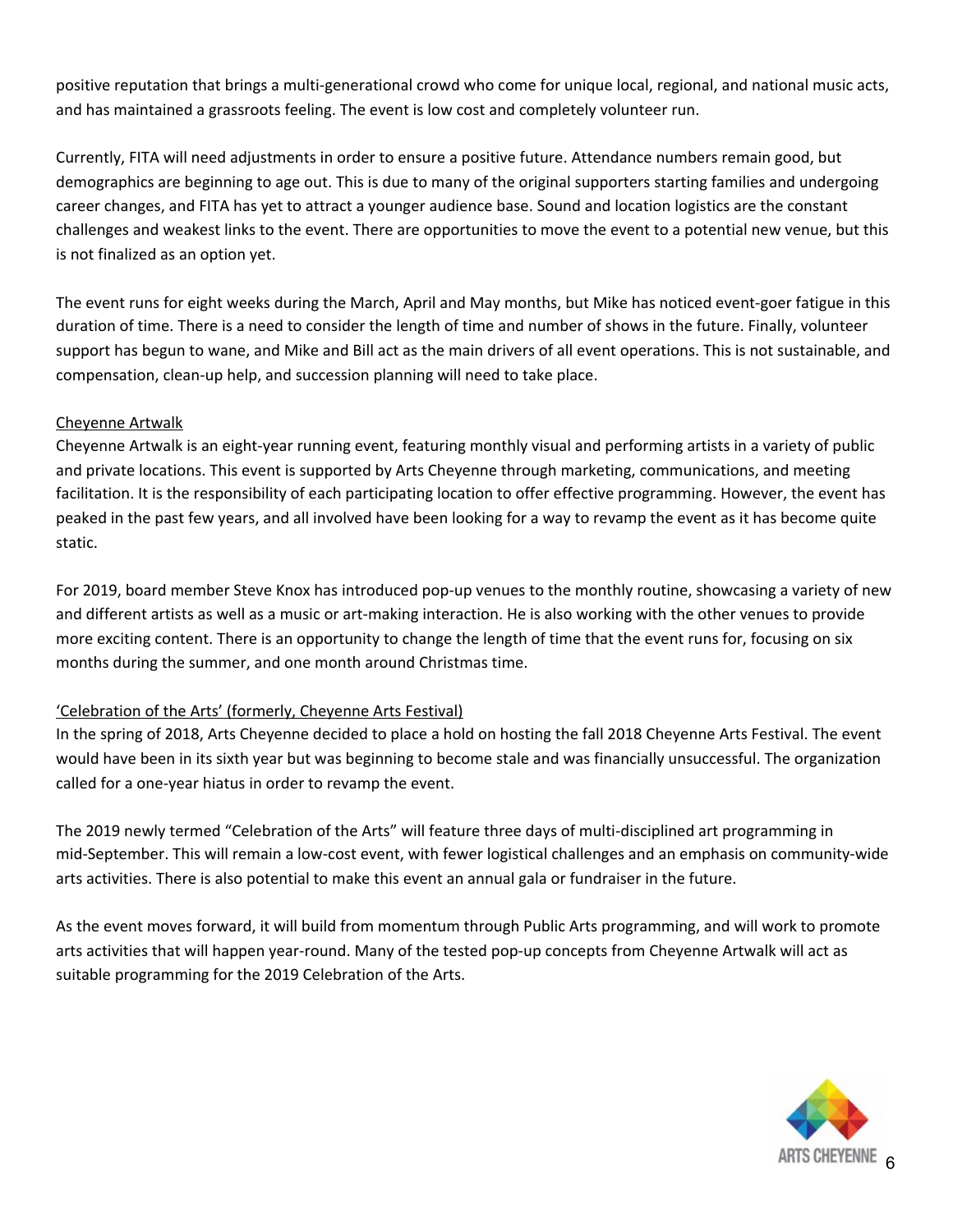# Arts Education

Traditionally Arts Cheyenne has offered one to two annual education-oriented programs. The Emerging Artist's Gallery, in partnership with Laramie County School District, features young up-and-coming artists in a variety of mediums. In 2018, the Gallery took place in conjunction with a Residency program through the University of Wyoming. Arts Cheyenne has also offered in-kind, logistical, and financial support to a variety of educational initiatives and groups in the community (Where the Wind Blows 150th Cheyenne Anniversary CD; Mariachi 307 instrument support, etc.)

Moving forward, Arts Cheyenne would like to continue these activities in addition to supporting new ones, and offering broader community education as it relates to enhancing public art. Arts Cheyenne's role in shaping the breadth and understanding of arts and culture in the community will continue to grow and change over the next few years.

# **ARTS AND ECONOMIC DEVELOPMENT**

One common theme that surfaced as the board examined their role was the potential to be a stronger participant in the Cheyenne community and economic development conversation. The recent Forward Greater Cheyenne (FGC) initiative by multiple community leaders and entities put amenities and downtown revitalization at the forefront to better attract and retain a solid workforce and employment opportunities. Arts Cheyenne can leverage the organization alongside these efforts, helping to move amenities-based projects forward and shift the Cheyenne culture to become more arts-oriented. Additionally, the Cheyenne entities involved in the FGC initiative remain siloed and have struggled to get the initiative off the ground. Arts Cheyenne can help create synergy from this fractured environment.